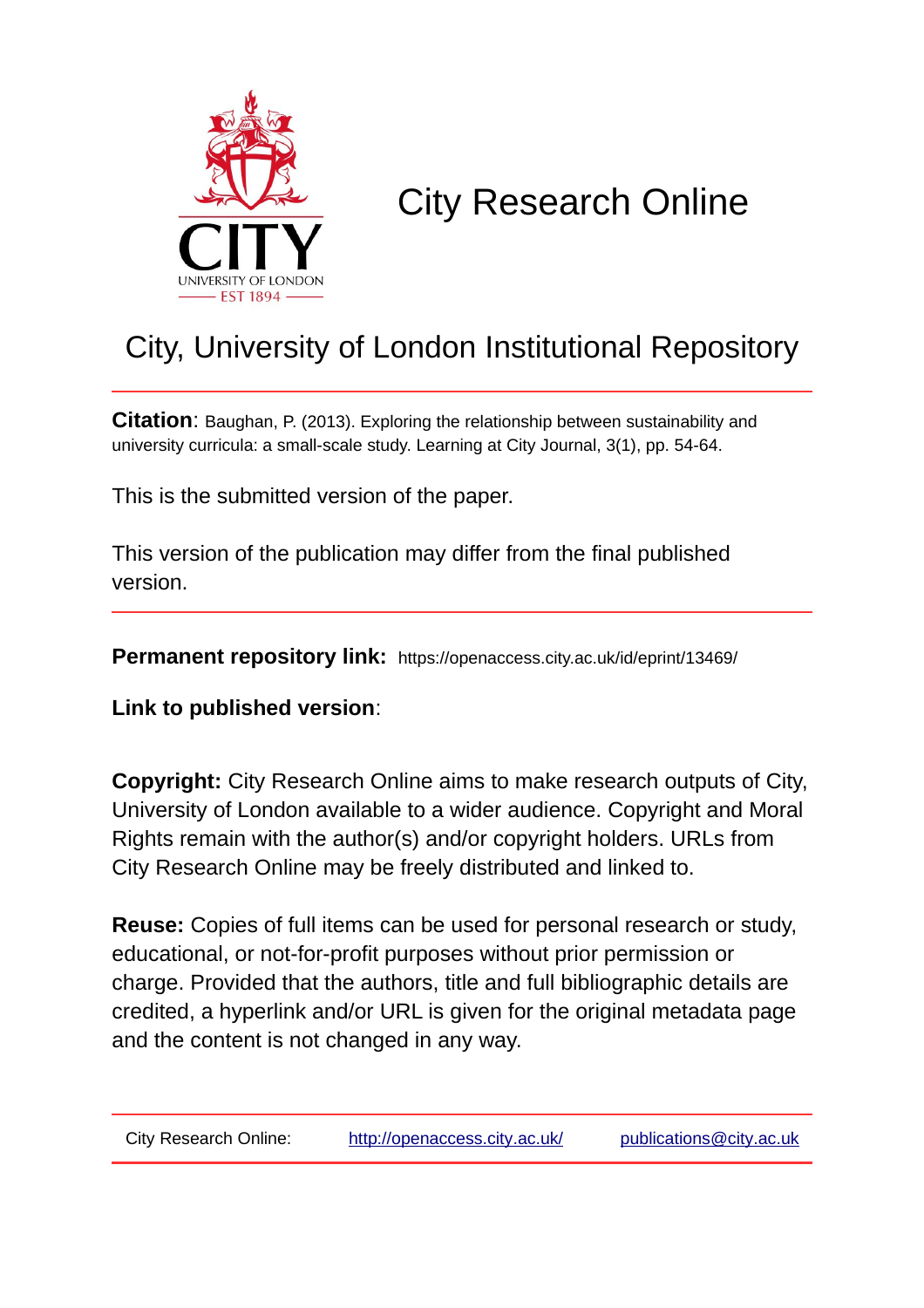### **Exploring the relationship between sustainability and university curricula: a small-scale study**

#### Patrick Baughan, Learning Development Centre, City University London

Abstract: This paper explores the concept of sustainability and whether there is a case for sustainability issues to be incorporated into university curricula, within the context of a single university. After discussing selected literature on sustainability, the main body of the work reports on a small-scale study undertaken at City University London by the author. Four members of staff were interviewed and invited to give their views on what sustainability is, and whether it should be incorporated into curricula. The results were diverse both in what they suggest about understandings of sustainability and the relevance it has to curricula. A number of closing comments are offered, and it is concluded that a more consistent perspective on what sustainability is and is for would be a useful starting point, before major areas such as curriculum change can realistically be pursued.

**Keywords:** sustainability; higher education; curricula

#### **Introducing sustainability**

The purpose of this article is to introduce a number of sustainability issues, and then report and discuss findings from a small-scale study that investigated university staff perspectives about sustainability and its link to university curricula. The aforementioned staff perspective is drawn from interviews undertaken by the author with four members of academic and professional services staff at City University London. By interviewing staff at our own university, it is hoped that a distinctive 'City voice' about sustainability can be provided to the reader, albeit in a small-scale manner.

There is already a range of sustainability activity taking place at City. This includes a Sustainability Group, and the provision of various events for students and staff in areas such as recycling, food sourcing, and transport. Staff at the University have undertaken research projects about, or related to sustainability, and there are also cases of sustainability-related teaching taking place. For example, the author of this work provides a 90 minute session entitled Sustainability in the curriculum as part a module on the MA Academic Practice programme. 

The next section of this article offers some definitions of sustainability, and considers it in a higher education context. Following this, I provide a fuller discussion about sustainability in the curriculum, an issue and proposition that has received increased attention in educational research literature. In the latter sections, I explain the purpose and design of the present study. This is followed with a thematic summary and discussion of the findings.

#### **Sustainability in higher education**

Sustainability as a topic, or collection of topics, has attracted a great deal of interest both in higher education and in society at large in recent years, as demonstrated in various areas of policy, practice and research. It represents an increasingly prevalent area in higher education, thanks in part to a number of 'drivers', such as the expectation that universities should have a role in profile-raising such issues, along with Higher Education Funding Council for England (HEFCE) policies and requirements. In addition, during the last decade, there has been a proliferation of sustainability activity in the sector: it now forms a priority area for the Higher Education Academy (HEA) under its alternative title of *Education for Sustainable*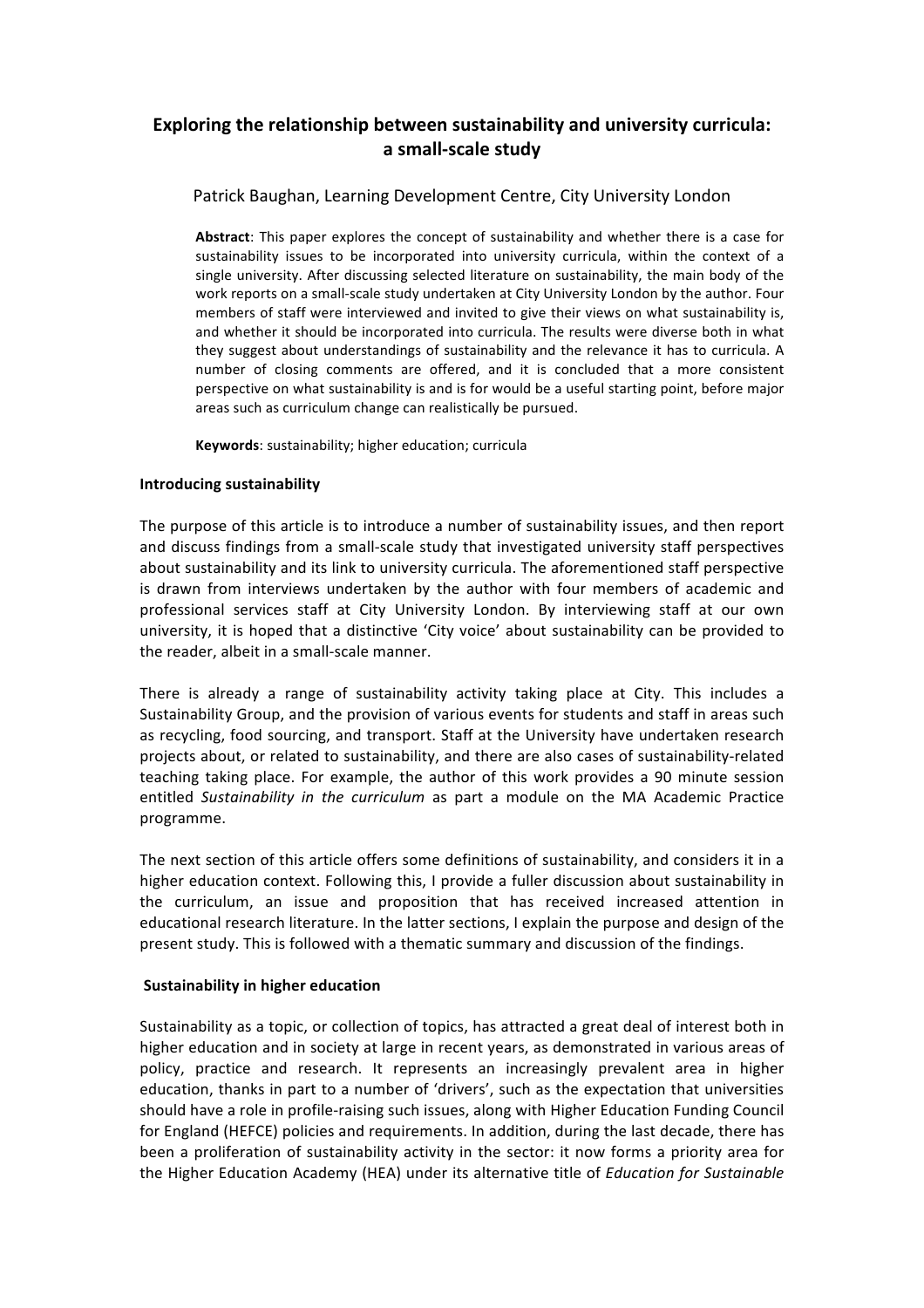*Development* (ESD), there are dedicated journals on sustainability, and a 'Green League Table' is published annually.

Yet defining what sustainability *is* and *means* has posed a significant problem. Such concerns have been considered by authors such as Cotton, Warren, Maiboroda & Bailey (2007), who argue that sustainability is a '...contested and controversial subject', whilst Reid & Petocz (2006) refer to the lack of a sustainability 'lingua franca'. In fact, the contested nature of sustainability and sustainable development begins at the point of definition, so, for purposes of this article, I have quoted a few:

[Sustainable development is] ...development that meets the needs of the present without compromising the ability of future generations to meet their own needs (WCED, 1987, p. 43)

Sustainability is a concept, a goal, and a strategy. The concept speaks to the reconciliation of social justice, ecological integrity and the well being of all living systems on the planet. The goal is create an ecologically and socially just world within the means of nature without compromising future generations. Sustainability also refers to the process or strategy of moving towards a sustainable future (Moore, 2005, p. 327, adapted from a definition originally written by Fien, 2002)

We use sustainable development... to refer to a broad range of environmental, social, economic and equity concerns, at both an inter- and intra-generational level. ESD [Education for Sustainable Development] is used... to describe the incorporation of sustainable development into teaching (Cotton, Bailey, Warren & Bissell, 2009, p. 722).

It is also worth providing a definition which derives from within our own institution:

The common view is that sustainability refers to the environment, when it actually refers to the relationship between environment, society and economy.

(City University London, 2010, p. 15).

Whilst there are a plethora of explanations of the term, sustainability as applied in a higher education context might reasonably be interpreted as an umbrella term that includes activities such as environmental management, energy, travel, recycling, university estates, carbon reductions, food policy, and sustainability in the curriculum. My own interest lies in the last of these.

#### **Sustainability and university curricula**

In this section, I discuss the more specific area of sustainability and the curriculum, and the proposal made by some authors that sustainability should be made available to students as part of their curricula. Sustainability issues are starting to be included in higher education curricula, albeit in a rather select number of them. Several studies have presented arguments advocating its integration into the learning and teaching process, one of the first of these being Sterling (2001), who referred to a need for a 're-orienting' of learning approaches. Other studies that have presented a case for sustainability to be embedded in curricula include Chase (2010) and Shephard (2008) though successful examples do seem to be associated more closely with particular institutions and particular disciplines (Koger & Scott, 2010; Chase, 2010; Reid & Petocz, 2006). Cortese (2003) argues that higher education has a critical role in promoting what he refers to as 'sustainable futures', with closer links needed between teaching and research at one level, and community and sustainability at another. Readers can find examples of sustainability curricula initiatives in a collection of papers published by the Staff and Educational Development Association (SEDA) (Cotton, Sterling, Neal & Winter, 2012).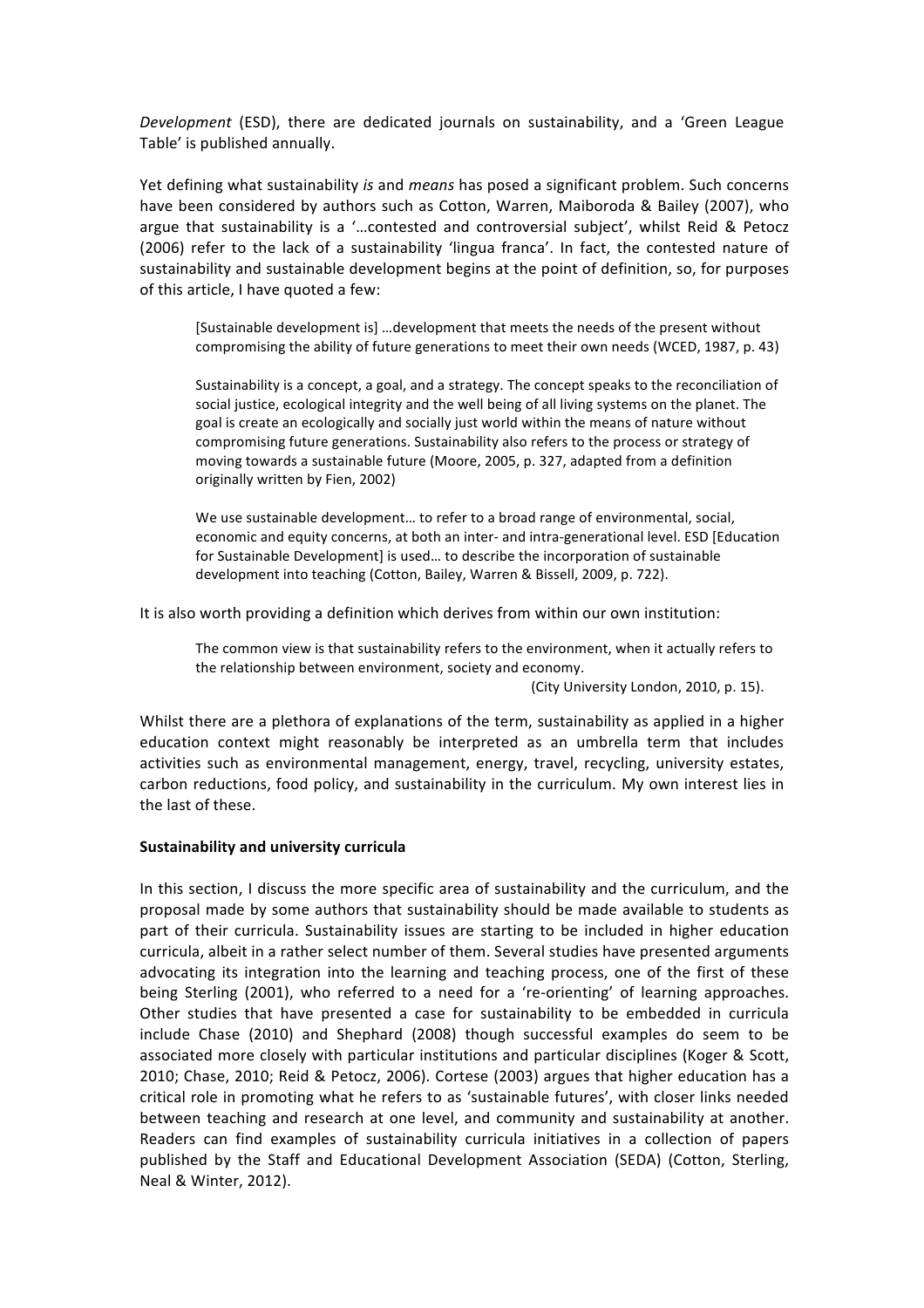Whilst particular institutions are associated with promoting sustainability, certain disciplines are also linked with its profile raising, such as psychology and economics, though perhaps it lends itself more naturally to these disciplines than it does to others. There have been a number of discipline-based projects, one example being that published by the Psychology Network, a former subject centre of the HEA (Koger and Scott, 2010). The authors explain that, because many environmental problems originate in human behaviour, psychologists are often called upon to contribute sustainable solutions to these problems.

However, the inclusion of sustainability in curricula has its challenges and its critics. Chase (2010) argues that curriculum change cannot easily be imposed and deciding how to change the curriculum is complicated by the fact that there are numerous curricula within any institution. Witham (2010) found that academics are not convinced of the relevance of embedding sustainable development in the curriculum, whilst those willing to try have no model for how to go about doing so. Unfortunately, though some universities have developed more sustainable estates, pro-sustainability curriculum change has been harder to achieve (Cotton Bailey, Warren & Bissell, 2009). Reid & Petocz (2005) suggest that for sustainability to become a core concept in higher education, it needs to be linked to 'generic capabilities' and the core curriculum. More recently, Cotton et al (2009) added that there remains a strong mismatch between ambitions set out in policy, and the reality within the sector. There are also fewer student-based studies about sustainability in the curriculum, an exception being that by Kagawa (2007), who examined dissonance in students' perceptions of sustainable development. Kagawa found that whilst the majority viewed it to be a 'good thing', most only associated it with environmental issues.

To pull these points together, there is some enthusiasm for integrating sustainability into curricula, but there are also challenges involved. What we see is a somewhat scattered approach based on actions within particular institutions and disciplines. There are additional issues which warrant further discussion but are beyond the scope of this paper: what areas of sustainability, if any, should be incorporated into university curricula; should sustainability modules or teaching be part of a learner's core curriculum, or should it be made available as a voluntary part of the curriculum? For purposes of this paper, however, my aim was to capture staff views about sustainability at City, in relation to the issues addressed above.

#### **Purposes of the study**

In the preceding sections, I provided some definitions of sustainability and discussed some of the literature about integration of sustainability issues into curricula. For the empirical part of this project, the intention was to examine staff views about these areas at City University London. The study involved interviews with four staff, all of whom were either familiar with or had a more extensive knowledge about sustainability. I interviewed two staff who have a direct connection with sustainability as part of their professional roles, and two who work in educational development, and could therefore offer views about whether they thought it could and should be applied to curricula. The study was not intended to be in any way representative, nor promulgate a particular argument, but it did provide the opportunity to collect data about a contemporary issue, within the City context.

#### **Research design and implementation**

As I was seeking the views and perspectives of individual staff, I elected to use semistructured interviews. It was helpful to draw on the work of Cousin (2009) who offers advice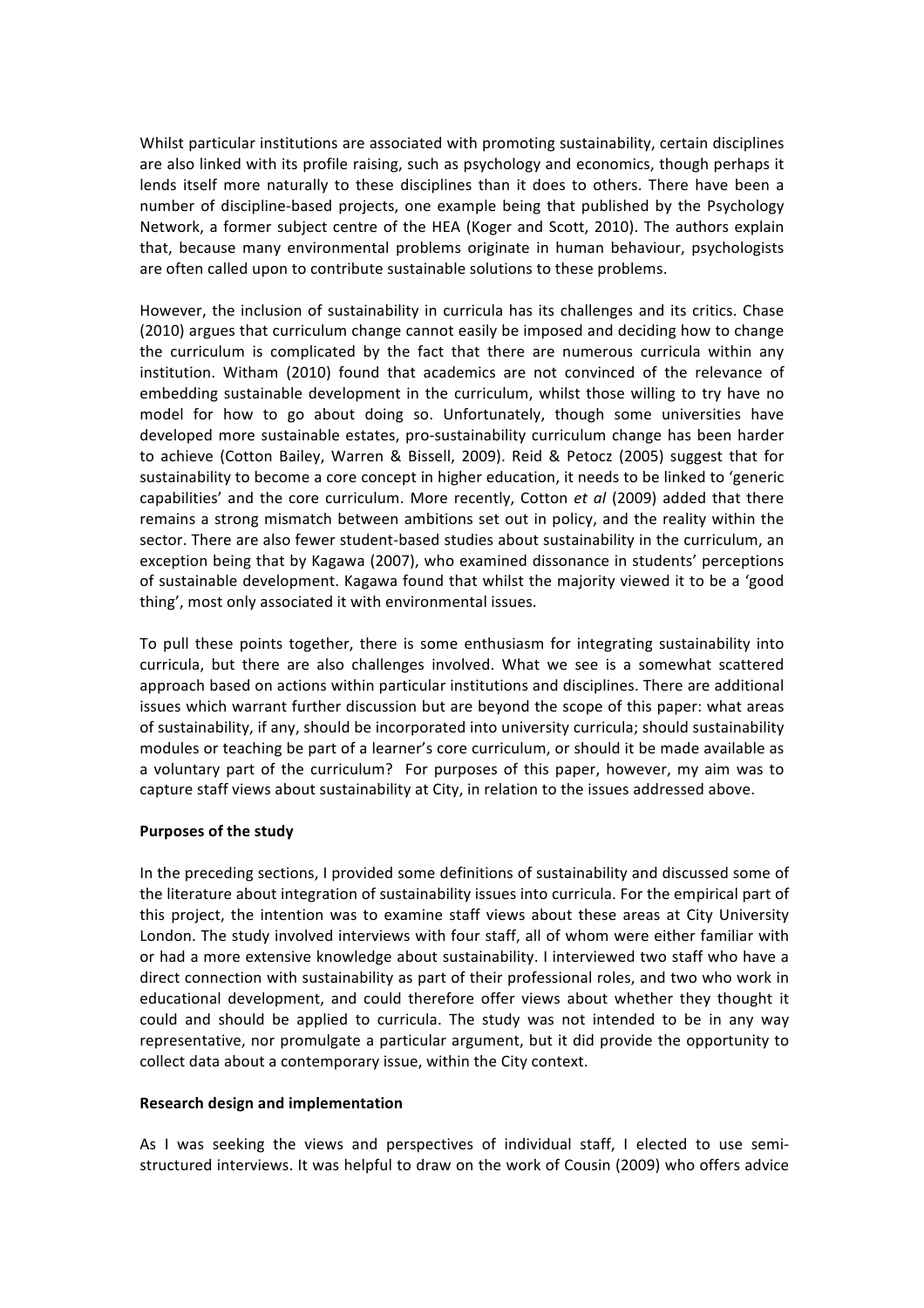about interviewing in educational research, and Bell (2005) who provides guidance on devising the interview schedule. My interview schedule began with introductory questions, followed with a small number of questions about each of the main themes of the study: what sustainability is; its relevance to higher education; whether sustainability should be introduced into higher education curricula. Still, questions were open, with the intention that participants could raise other points if they chose to. It was important that the study took account of appropriate ethical issues, so advice offered by Bell (2005) about ethics was followed and checks were made within the institution to ensure that the study could be undertaken. Once this was achieved, an information sheet and consent form was written, the latter of which participants were asked to sign before they were interviewed. All participants were assured that their identities would be kept anonymous.

All four of the parties invited to participate accepted the request. Each was interviewed individually at the University. Brett Davies (2007) discusses a number of good practice principles for the interviewer to follow (for example, doing what can be done to make the participant feel comfortable; conducting the interview at a steady but relaxed pace) and an effort was made to follow these. Interviews were recorded using a digital voice recorder and transcribed by myself.

I used a thematic approach for analysing the data, in accordance with guidelines provided by Cousin (2009). However, for purposes of this study, a provisional 'pre-allocation' of themes took place. That is, because each interview raised questions about what participants thought sustainability is, their view of sustainability in higher education, and their views of sustainability as applied to curricula, it was felt that it would make sense to base a theme on each of these three areas. However, the analysis approach was not restrictive, in that if it yielded additional or stronger themes, these would be adopted in order to give the most accurate rendering of the data possible.

#### **Findings**

After several readings of the data, the findings were organised under four themes.

#### 1. Understandings of what sustainability is

This theme refers to what sustainability means, and particularly what it means within a higher education context. Participants offered different views about this, but whilst some interpretations were descriptive, others incorporated opinions.

…it would encompass the three main areas of sustainability  $-$  the environment, the social aspects, and the economics. [The social aspect] is all around ethics and corporate social responsibility and all that goes in hand with that.

Sustainability is a word that is used from many different perspectives, from a very simple point of view, just being able to carry on existing in whatever form up to very detailed and complex definitions. I think in terms of higher education, sustainability is looking at making sure that institutions move forward in ways that is not storing up problems for the future of that university... There are often three elements in higher education. Level 1 is the curriculum, one is the structure and running of the building itself, and the other is research.

I suppose in a higher education context, and particularly for some of the work that we are involved in like curriculum and learning and teaching, it's about ensuring that whatever we're developing or techniques or strategies we are using are sustainable in the future... to me it's about making sure that the things we do carry on irrespective of the circumstances.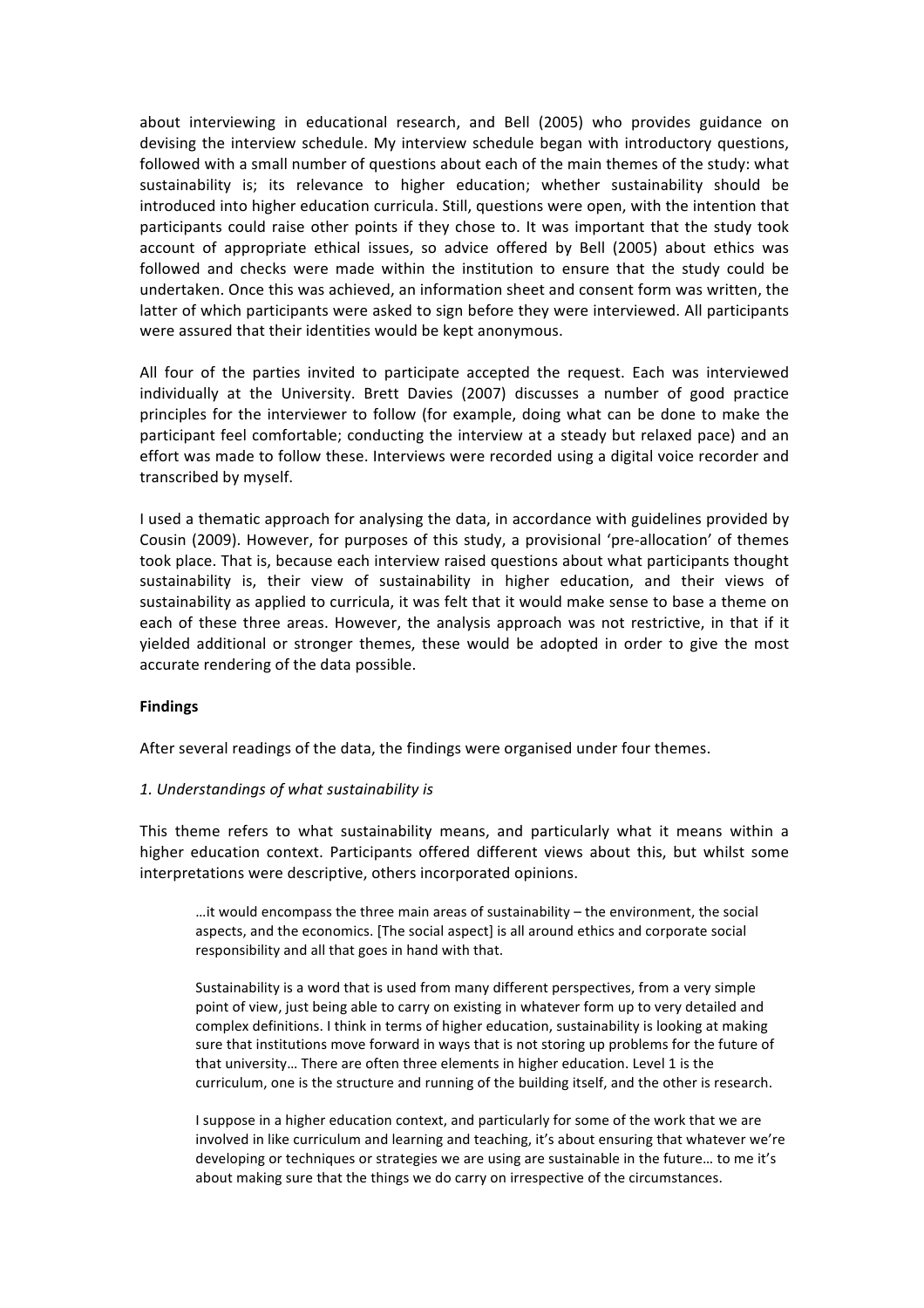I think it has become a bit of a buzzword like many others. They come and go.

We can see from these quotations that perceptions about what sustainability vary. It is worth pointing out that more detailed explanations tended to arise from the participants working in a sustainability role.

#### *2. Sustainability and greening behaviours*

Though not explicitly asked about, the participants each raised environmental or 'green' issues in one or more of their responses. In a way, this added to their explanations of what they perceived sustainability to be. Interestingly, when referring to the 'greening' aspects of sustainability, participants were positive in their views:

I do believe in it, and I believe that we all need to take responsibility for ensuring that we are responsible citizens in terms of environmental sustainability.

I like the idea of what they've done in terms of thinking about local sustainability, making the organisation more green... I think initiatives like that are quite positive and can actually engage people.

I suppose... things people think about with sustainability are things like environmental issues, making sure that we're taking care of green issues.

We might deduce from this that participants often tend to consider sustainability in terms of pro-environmental behaviour, more so than other areas and issues.

#### *3. The relevance of sustainability to higher education*

Again, participants provided differing views. However, there was a discernible, albeit expected difference between views provided by the two staff whose roles include a sustainability component (as illustrated in the first three quotes) and the staff who work in educational development roles (as illustrated in the last one).

I think it should be right at the heart of every institution. It shouldn't be seen as some sort of luxury add on.

First and foremost is the senior level engagement and support... because without that, it's [sustainability] just not going to materialise. The second thing is that I think we need to be more proactive in what we're doing around sustainable development because I think that will instigate a huge awareness change... And then I think, lastly, the whole thing about communication... So I think it's about this very thing, engaging people, making people aware of what's out there, what's happening and so forth.

I feel that sustainability trumps everything else and I can't understand why some people don't think so. It incorporates everything... It's everything we need to do to survive.

Well, I think City needs to have a view of what it is beforehand otherwise we could be introducing students to a whole array of items like sustainability, like green, like graduateprepared... They could be worn out by induction day.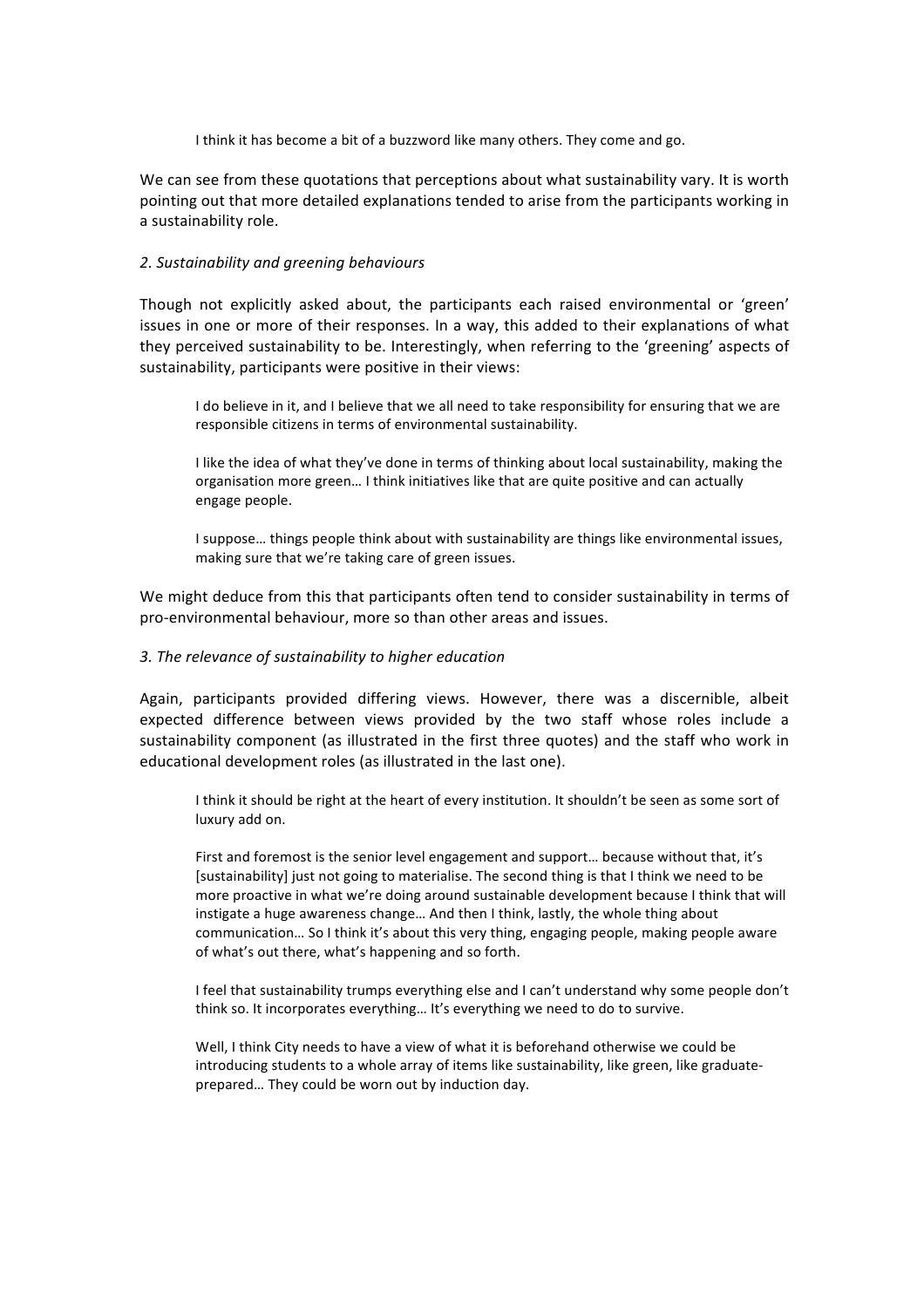#### *4. Sustainability and university curricula*

It was this area that attracted the most detailed responses, so more quotations are provided here to give a fuller sense of these responses. Again, those with the experience of working in sustainability tended to ascribe greater importance to its inclusion in curricula, whereas the two educational developers were more cautious. First, some of the comments broadly in favour of a greater sustainability component in curricula:

I think that we have a responsibility to educate our students about sustainability, and that's where I think we're really falling short, and in my mind we'll end up lagging behind other universities…. 

It should go right through the curriculum, all the guides and backgrounds to modules should have a sustainability tick box as to what they should address. Because if you look at it in detail almost all courses and modules can relate in some way to sustainability.

I think that all new students need a sustainability induction of some sort as a minimum... it's as basic as reading and writing if you can't read and write. And I think that everyone needs to be made aware of the issues that we're facing as a world-wide community, and I also think... that we need to be looking more at specific areas of sustainability that we can incorporate into our curriculum with specific programmes and courses.

I think the way to tackle is that you don't necessarily need to put anything new into the curricula. It's just that those areas that are already there could be looked at through a different lens, so it's not necessarily a whole chunk that has to go in somewhere for which there isn't any room....

It's difficult to make the argument that you don't want to be sustainable, because sustainability, taken down to its literal meaning, is about whatever you carrying on or your family carrying on, or your family or your country carrying on in a way that's ok, that can develop.

And now, some quotations implying more caution about sustainability and curricula:

I think when you have '-ability' at the end of a word... that staff often feel there's new initiatives, and they are asked to build more and more into their curriculum. So the year before, it had been employability and before that it had been personal development planning. And you know, we've got content that we need our students to know, and I think there is a tension there as to where it fits... I think that when academics often see the word '-ability' after something that it tends to go, and often they don't feel comfortable with that area, it's not their area of expertise.

I think that a lot of stuff that we teach to students does [already] relate to sustainability. It's just that we don't always label it as sustainability... we talk to the students about resources, we talk about them doing more on line... That is about being sustainable and managing their increasing numbers.

There's so many variations of what people would define sustainability as  $-$  trying to put that into a curriculum and making it relevant to people is actually quite difficult.

[It] should be embedded. It's like diversity. Do we want a whole separate module on diversity? No we don't. It should be across all modules, and actually if we want people to take sustainability seriously it should be across all modules...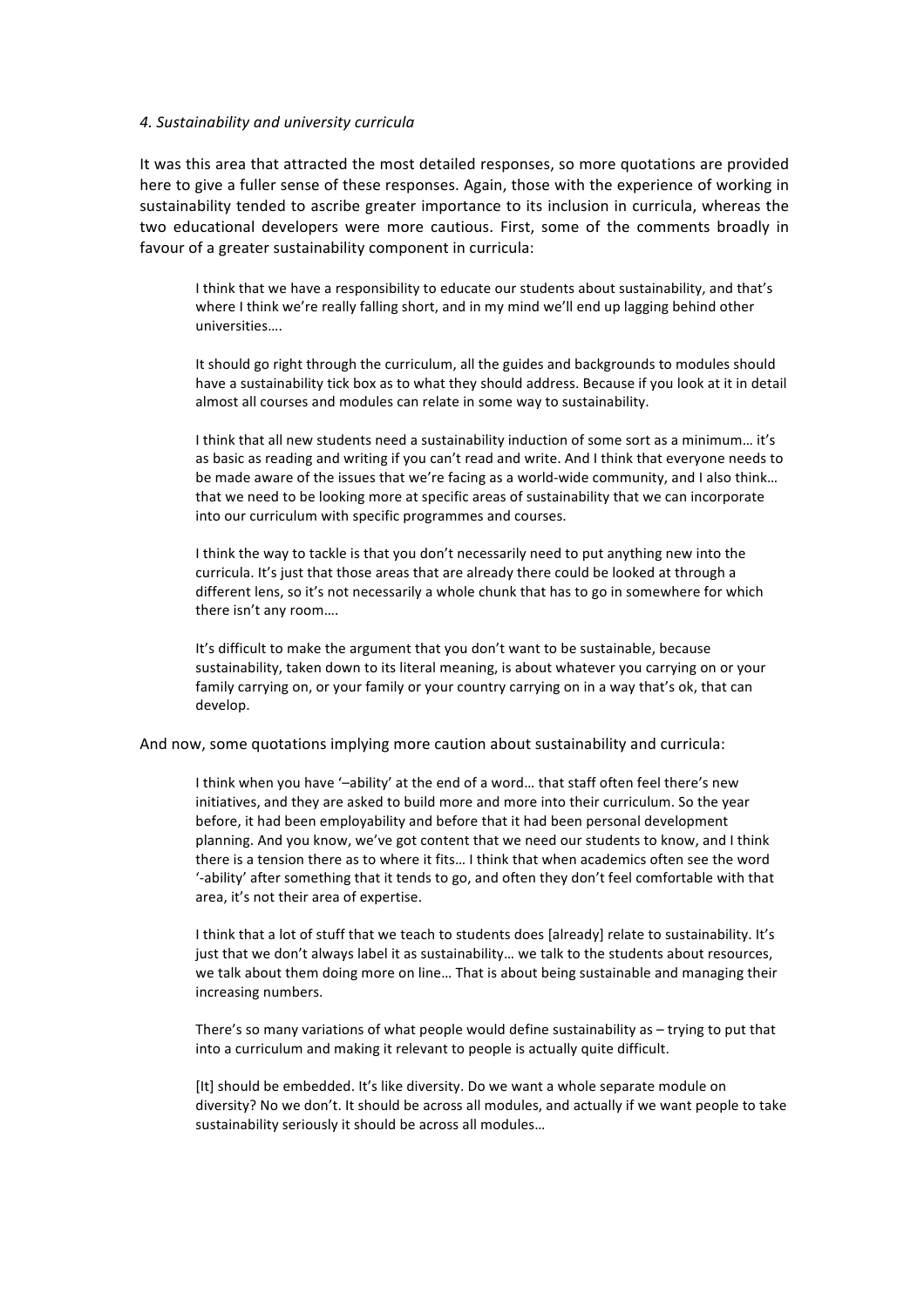However, when asked whether, as an alternative to seeking to build sustainability into curricula per se, an optional module about sustainability made available to all students would be valuable, responses were more consistently positive:

It could be quite interesting, yes. And I think there's lots of issues if you look at it from sort of the widest perspective of sustainability.

The notion of the sustainable curriculum was also interpreted in different ways. Whilst it generally refers to including a component of sustainability issues within the curriculum, it might be interpreted as making the curriculum itself sustainable:

We've been focusing on creating curricula that are sustainable [that] won't need to be redone each year and that can be scaled in some way, so that you're not locking yourself into something that you can only teach to 20 students.

Finally, a few references were made about the possible use of technology as a method for integrating sustainability into curricula. This was not explored in follow-up questions, though further investigation of the area would surely be useful.

#### **Discussion**

The findings are broad in scope and characterised by individual differences in views amongst the participants, though this may be partly attributable to the small sample size. Still, the findings show some differences in perceptions of what sustainability is, and stronger differences in terms of whether it should be addressed in curricula. Accounting for previous research (for example, Cotton *et al.* 2007; Witham, 2010), this is not entirely surprising.

The results also enable some comparison to be made of views expressed by staff working in sustainability with those of staff working in educational development. Whereas there was a level of overlap in interpretations of sustainability, there were clear differences in responses to questions about curriculum: the two participants working in sustainability roles offered some relatively impassioned responses here, whereas educational developers were more guarded, adding to concerns on this issue previously documented by Chase (2010) and Witham (2010). One explanation for this is that educational developers may have seen fewer working sustainability-informed curricula as compared with their counterparts in the study; conversely, those working in sustainability may not fully grasp broader curriculum challenges that educational developers have to deal with. We should also note that educational developers posed different interpretations of what sustainability in the curriculum actually *meant*, namely that it could refer to reviewing the curriculum itself for its *own sustainability*. This is an altogether different interpretation from one based on *content* about sustainability. In a way, then, participants were addressing questions from the perspectives of their own professional backgrounds. Finally, as mentioned above, an area of similarity amongst responses is the regular featuring of references to environmental issues in their conceptions of sustainability, implying that this represents the strongest issue that participants equate sustainability with.

Overall, accounting also for the sustainability literature that I have reviewed, the findings indicate that City staff are not untypical in terms of their conceptions of sustainability, in that their responses feature different perceptions and views about it. This may present a challenge for those involved in promoting sustainability, as it is still seen in such broad-based ways.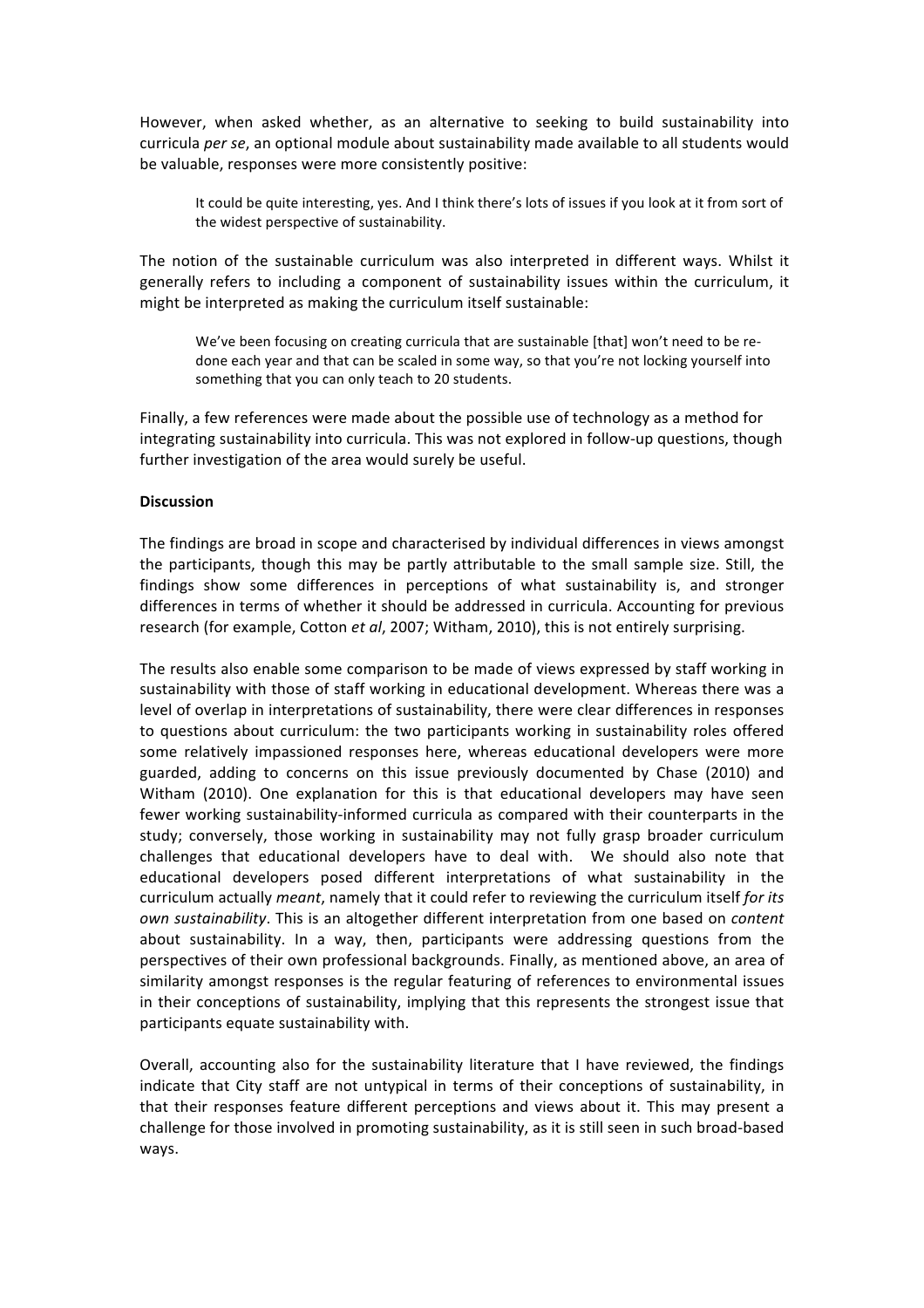#### **Closing comments**

This work has considered sustainability in relation to university curricula, firstly, through an account of selected literature, and then by way of interviews with four staff based at City University London. Results from the interviews suggested that participants had different, though overlapping understandings of sustainability, whilst views about its application into curricula yielded more positive responses from those that work in sustainability than those who work in educational development. For the most part, these findings are probably what we could have hypothesised, but they do provide a small-scale 'City voice' about sustainability.

In conclusion, there remains a need for more coherent and consistent definitions of sustainability to be used: this applies to the sector as a whole. The results of this study show that there are different understandings of it and even different understandings of what sustainability in the curriculum means. The findings also indicate that whilst there may be a case for considering sustainability for inclusion in curricula (perhaps as an option for students), there are barriers and concerns associated with this. Therefore, staff connected in some way to these issues might benefit by discussing them together, to arrive at more common understandings, to give a better chance for progress to be made. Finally, before decisions are made which affect curricula, and therefore aspects of the student learning process, there is a need for more research which draws on student perspectives about sustainability. During the forthcoming year, my research will, therefore, involve comparing student and staff views about sustainability in a much larger scale work.

#### **References**

Bell, J. (2005) Doing your Research Project: A guide for first time researchers in education, health and social science. Maidenhead, Open University Press, fourth edition.

Brett Davies, M. (2007) Doing A Successful Research Project. Basingstoke, Palgrave Macmillan.

Chase, G. (2010) Large Scale University Curriculum Change: Campus Stories and Strategies for **Change (and back again)**. Paper given at *Tomorrow's Sustainable Universities Conference*, 15-16 July 2010. Available at: www.bradford.ac.uk/sustainable-universities. Accessed: 20.08.10.

City University London (2010) Sustainability at City University London: An Internal Document for the **Sustainability Group**. Unpublished.

Cortese, A. (2003) The Critical Role of Higher Education in Creating a Sustainable Future. *Planning for Higher Education*, 31, 3, 15-22.

Cotton, D., Bailey, I., Warren, M. & Bissell, S. (2009) **Resolutions and second-best solutions: education for sustainable development in higher education**. *Studies in Higher Education*, 34, 7, 719-733.

Cotton, S. R. E., Warren, M. F., Maiboroda, O. & Bailey, I. (2007) **Sustainability development, higher education and pedagogy: a study of lecturers' beliefs and attitudes**. *Environmental Education Research*, 13, 5, 579-595.

Cotton, D., Sterling, S., Neal, V. & Winter, J. (Eds) (2012) Putting the 'S' into ED - Education for **Sustainable Development in Educational Development**. *SEDA Special*, 31, London, Staff and Educational Development Association.

Cousin, G. (2009) Researching learning in higher education: an introduction of contemporary methods and approaches. London, Routledge.

Fien, H. (2002) Advancing sustainability in higher education: issues and opportunities for research, *Higher Education Policy*, 15, 143-152.